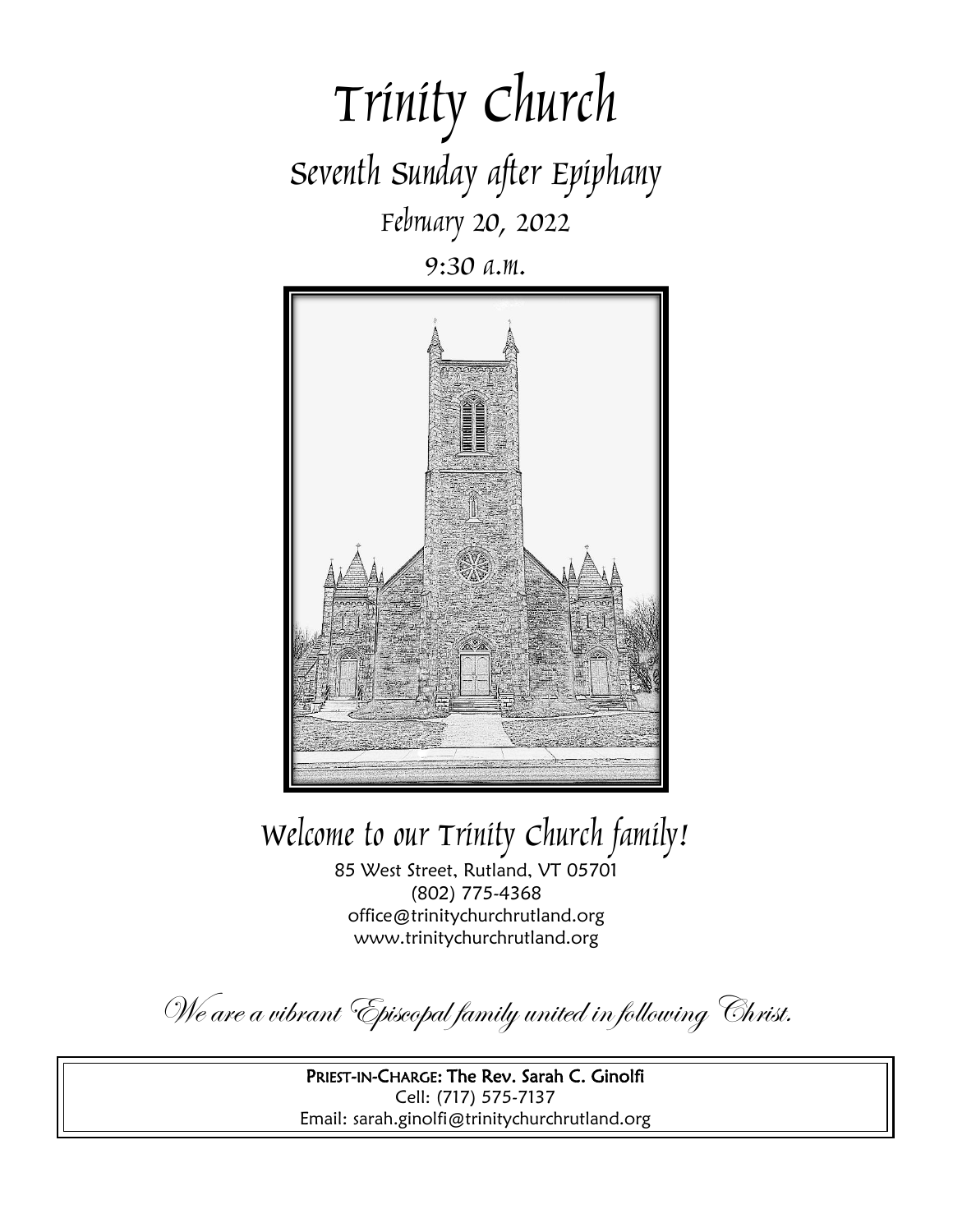### Announcements

Precautions Required for In-Person Worship—With the increase of COVID-19 cases in Vermont and nationwide and for the safety of our Trinity family, we are now requiring that face masks be worn in church and that seating spacing be more strictly followed. If you do not have a mask, please ask the ushers for one. Please use the pews marked with green tape.

Offices Closed—The church offices will be closed tomorrow in observance of Presidents' Day holiday.

Lectio Divina—The Daughters of the King invite you to join them in a regular Zoom meeting online at 10:30a.m. every 4th Thursday of the month beginning Feb. 24 for Lectio Divina. Lectio Divina is a contemplative way of studying the Bible and other Holy works. Please contact the office of your interest so we can email you a link to the Zoom meeting.

Lenten Series—Our Lenten study program called *Lenten 2022 Series: Faith Foundations* will be held (mostly) on Tuesdays during lent, from 6:30-8:00pm. The series will be held via Zoom, so please email the office to get the Zoom meeting link. The first meeting will be on March 8. Please note that the March 13 date (Sunday) will be instructed during our worship service.

- March 8 Christ and the Cross
- March 13 Instructed Eucharist (during church)
- March 15 Bible Foundations
- March 22 Prayer Workshop
- March 29 Our Anglican Identity

Trinity's Mailing Address-Our mailing address has returned to 85 West Street, Rutland, VT 05701. Please send any correspondence to our physical address as we are no longer subscribing to a Post Office box.

Community Cupboard Challenge—Green Mountain Power is sponsoring a matching campaign to support The Community Cupboard. During the month of February, GMP will add \$10 to every donation of \$10 or more. Contributions can be made by check (Rutland Community Cupboard, 65 River St, Rutland, VT 05701) or securely online at www.rutlandcommunitycupboard.org/fundraising-efforts.

Forward Day by Day-The Feb.-April issue of Forward Day by Day can be picked up in the chapel narthex.

\*\*\*\*\*\*\*

Our Staff: Priest-in-Charge, the Rev. Sarah Ginolfi; treasurer, Linda Fay; Parish Administrator, Wendy Grace; Music Director, John Riddle; Sexton, Jeff Zoesch

Our Vestry: Senior Warden, Fern Fryer; Junior Warden, Jay Slenker; Members: Melissa Alarie; Lisa F. Boerner; Elizabeth Bushey; Kathy Hall; Rich Jones; David Thurmer; Holly Webb

Today's Liturgical Assistants: Altar Guild—Nancy Blosser, Jane Jones, Shannon Hill; Chalice Assistant—Rich Jones; Old Testament Reader—Nancy Blosser; Epistle Reader—Melissa Alarie; Intercessor—Shannon Hill; Ushers—Jay Slenker, Melissa Slenker; Live Stream Tech—Lisa Frankel-Boerner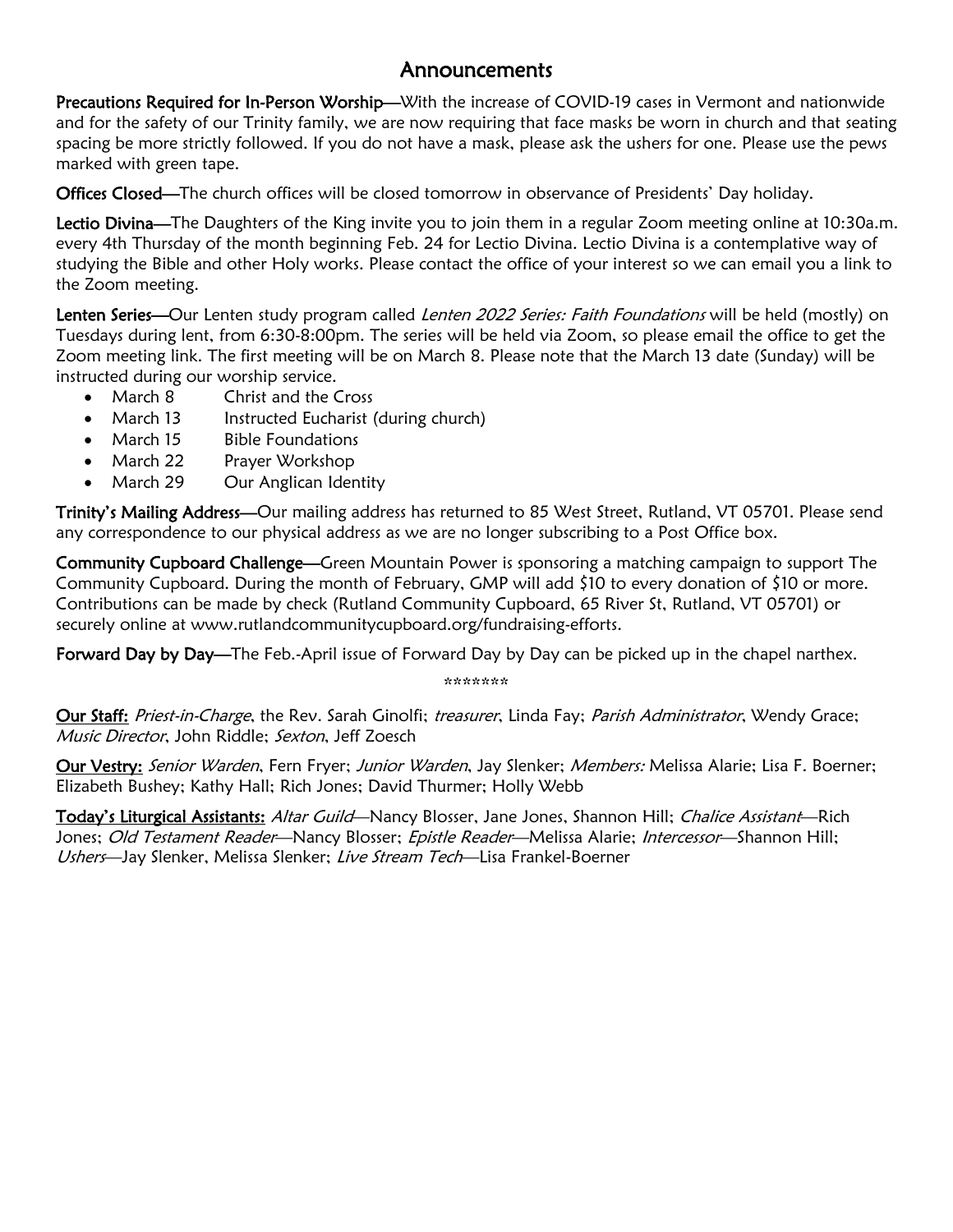## 9:30 a.m. Seventh Sunday after Epiphany – Holy Eucharist

## The Invitatory

Prelude **Prelude II (Ps. 37:12)** Prelude *II (Ps. 37:12)* Herbert Howells "But the lowly shall possess the land; they will delight in abundance of peace."

Processional Hymn #9, st. 4-6 Awake, awake to love and work

Opening Sentences

Officiant: Blessed be God: Father, Son, and Holy Spirit.

People: And blessed be his kingdom, now and for ever. Amen.

Officiant: Almighty God, to you all hearts are open, all desires known, and from you no secrets are hid: Cleanse the thoughts of our hearts by the inspiration of your Holy Spirit, that we may perfectly love you, and worthily magnify your holy Name; through Christ our Lord. Amen.

Gloria in Excelsis *(service music is found at the front of the hymnal)* S 277

The Collect of the Day

Officiant: The Lord be with you.

People: And also with you.

Officiant: Let us pray.

O Lord, you have taught us that without love whatever we do is worth nothing: Send your Holy Spirit and pour into our hearts your greatest gift, which is love, the true bond of peace and of all virtue, without which whoever lives is accounted dead before you. Grant this for the sake of your only Son Jesus Christ, who lives and reigns with you and the Holy Spirit, one God, now and for ever. Amen.

## The Word of the Lord

Lessons of the Day

First Reading Genesis 45:3-11, 15

Reader: A reading from the book of Genesis.

Joseph said to his brothers, "I am Joseph. Is my father still alive?" But his brothers could not answer him, so dismayed were they at his presence. Then Joseph said to his brothers, "Come closer to me." And they came closer. He said, "I am your brother, Joseph, whom you sold into Egypt. And now do not be distressed, or angry with yourselves, because you sold me here; for God sent me before you to preserve life. For the famine has been in the land these two years; and there are five more years in which there will be neither plowing nor harvest. God sent me before you to preserve for you a remnant on earth, and to keep alive for you many survivors. So it was not you who sent me here, but God; he has made me a father to Pharaoh, and lord of all his house and ruler over all the land of Egypt. Hurry and go up to my father and say to him, 'Thus says your son Joseph, God has made me lord of all Egypt; come down to me, do not delay. You shall settle in the land of Goshen, and you shall be near me, you and your children and your children's children, as well as your flocks, your herds, and all that you have. I will provide for you there--since there are five more years of famine to come--so that you and your household, and all that you have, will not come to poverty.'" And he kissed all his brothers and wept upon them; and after that his brothers talked with him. The Word of the Lord.

People: Thanks be to God.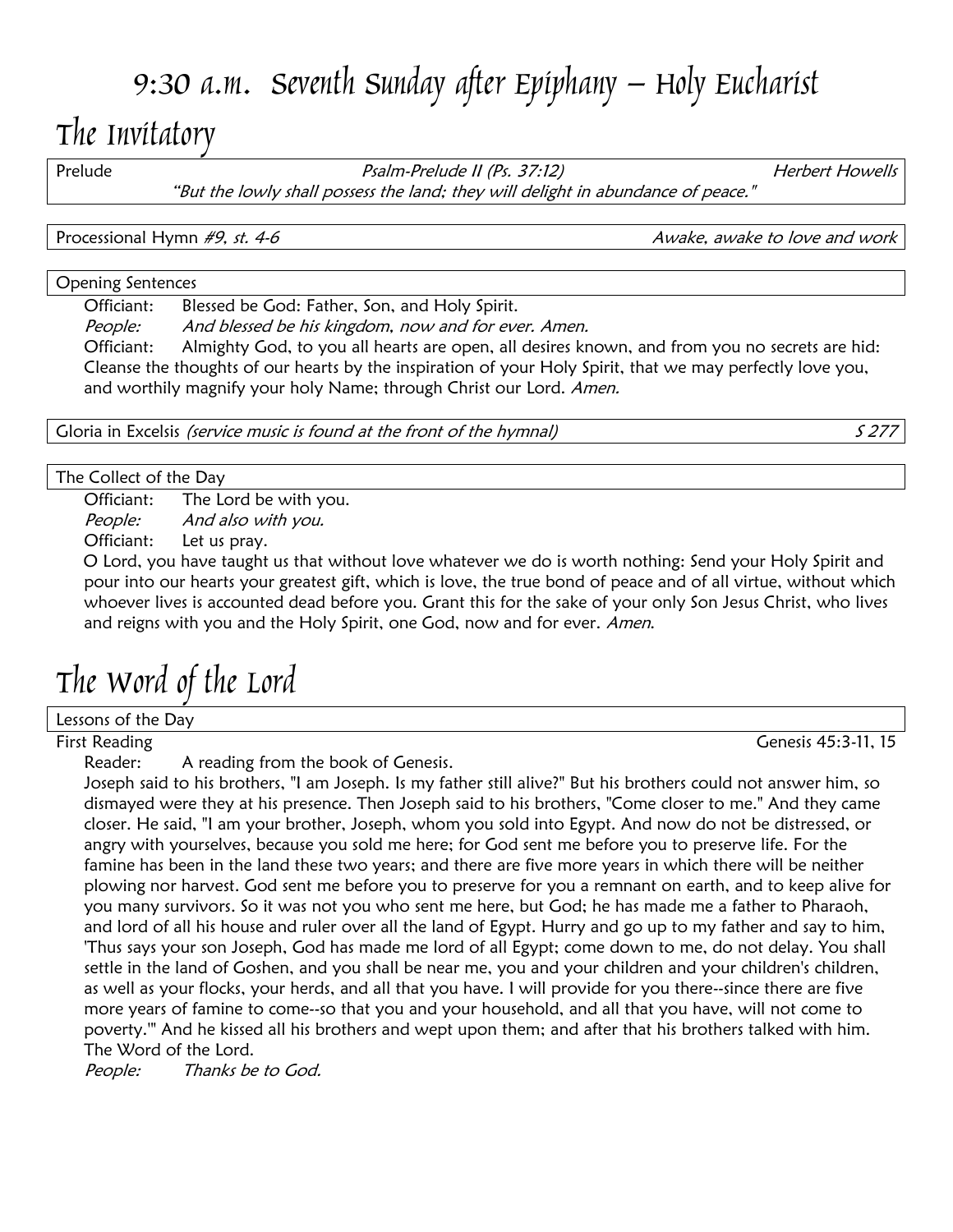#### Psalm Psalm 37:1-12, 41-42

Officiant: Please join me in reciting Psalm 37. The congregation will respond on the even numbered, italicized verses.

1 Do not fret yourself because of evildoers; \* do not be jealous of those who do wrong.

2 For they shall soon wither like the grass, \* and like the green grass fade away.

3 Put your trust in the Lord and do good; \* dwell in the land and feed on its riches.

4 Take delight in the Lord, \* and he shall give you your heart's desire.

5 Commit your way to the Lord and put your trust in him, \* and he will bring it to pass.

6 He will make your righteousness as clear as the light \* and your just dealing as the noonday.

7 Be still before the Lord \* and wait patiently for him.

8 Do not fret yourself over the one who prospers, \* the one who succeeds in evil schemes.

9 Refrain from anger, leave rage alone; \* do not fret yourself; it leads only to evil.

10 For evildoers shall be cut off,  $*$ but those who wait upon the Lord shall possess the land.

11 In a little while the wicked shall be no more; \* you shall search out their place, but they will not be there.

12 But the lowly shall possess the land; \* they will delight in abundance of peace.

41 But the deliverance of the righteous comes from the Lord; \* he is their stronghold in time of trouble.

42 The Lord will help them and rescue them; \* he will rescue them from the wicked and deliver them, because they seek refuge in him.

### Second Reading 15:35-38,42-50

Reader: A reading from the first letter to the Corinthians.

Someone will ask, "How are the dead raised? With what kind of body do they come?" Fool! What you sow does not come to life unless it dies. And as for what you sow, you do not sow the body that is to be, but a bare seed, perhaps of wheat or of some other grain. But God gives it a body as he has chosen, and to each kind of seed its own body. So it is with the resurrection of the dead. What is sown is perishable, what is raised is imperishable. It is sown in dishonor, it is raised in glory. It is sown in weakness, it is raised in power. It is sown a physical body, it is raised a spiritual body. If there is a physical body, there is also a spiritual body. Thus it is written, "The first man, Adam, became a living being"; the last Adam became a life-giving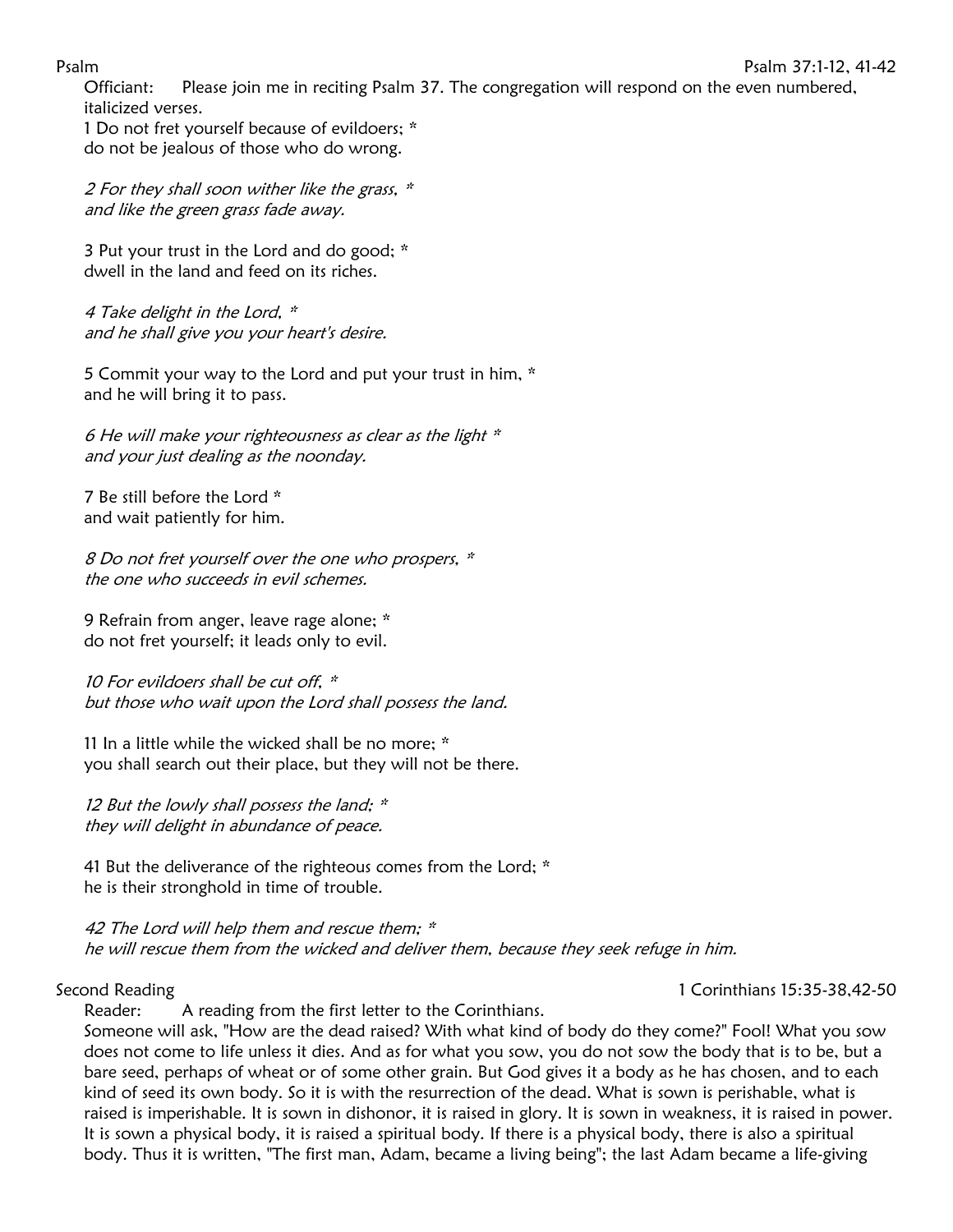spirit. But it is not the spiritual that is first, but the physical, and then the spiritual. The first man was from the earth, a man of dust; the second man is from heaven. As was the man of dust, so are those who are of the dust; and as is the man of heaven, so are those who are of heaven. Just as we have borne the image of the man of dust, we will also bear the image of the man of heaven. What I am saying, brothers and sisters, is this: flesh and blood cannot inherit the kingdom of God, nor does the perishable inherit the imperishable. The Word of Lord.

People: Thanks be to God.

Sequence Hymn  $#529$ 

#### Gospel Luke 6:27-38

Officiant: The Holy Gospel of our Lord Jesus Christ according to Luke. People: Glory to you, Lord Christ.

Jesus said, "I say to you that listen, Love your enemies, do good to those who hate you, bless those who curse you, pray for those who abuse you. If anyone strikes you on the cheek, offer the other also; and from anyone who takes away your coat do not withhold even your shirt. Give to everyone who begs from you; and if anyone takes away your goods, do not ask for them again. Do to others as you would have them do to you. "If you love those who love you, what credit is that to you? For even sinners love those who love them. If you do good to those who do good to you, what credit is that to you? For even sinners do the same. If you lend to those from whom you hope to receive, what credit is that to you? Even sinners lend to sinners, to receive as much again. But love your enemies, do good, and lend, expecting nothing in return. Your reward will be great, and you will be children of the Most High; for he is kind to the ungrateful and the wicked. Be merciful, just as your Father is merciful. "Do not judge, and you will not be judged; do not condemn, and you will not be condemned. Forgive, and you will be forgiven; give, and it will be given to you. A good measure, pressed down, shaken together, running over, will be put into your lap; for the measure you give will be the measure you get back."

The Gospel of the Lord.

People: Praise to you, Lord Christ.

| Sermon | $\cdots$<br>Ginolfi<br>∂ arah<br>Rev.<br>he |
|--------|---------------------------------------------|
|        |                                             |

#### The Nicene Creed (Congregation)

Officiant: Please join me in saying the Nicene Creed.

People: We believe in one God, the Father, the Almighty, maker of heaven and earth, of all that is, seen and unseen.

We believe in one Lord, Jesus Christ, the only Son of God, eternally begotten of the Father, God from God, Light from Light, true God from true God, begotten, not made, of one Being with the Father. Through him all things were made. For us and for our salvation he came down from heaven: by the power of the Holy Spirit he became incarnate from the Virgin Mary, and was made man. For our sake he was crucified under Pontius Pilate; he suffered death and was buried. On the third day he rose again in accordance with the Scriptures; he ascended into heaven and is seated at the right hand of the Father. He will come again in glory to judge the living and the dead, and his kingdom will have no end.

We believe in the Holy Spirit, the Lord, the giver of life, who proceeds from the Father and the Son. With the Father and the Son he is worshiped and glorified. He has spoken through the Prophets. We believe in one holy catholic and apostolic Church. We acknowledge one baptism for the forgiveness of sins. We look for the resurrection of the dead, and the life of the world to come. Amen.

#### Intercession Prayers and Confession

Reader: Dear God, we seek to follow your will. Guide us as we deepen in spirituality, grow in compassion, and be your courageous hope in the world. Father, we pray for your holy Catholic Church. We pray for The Episcopal Church in Jerusalem & The Middle East; St.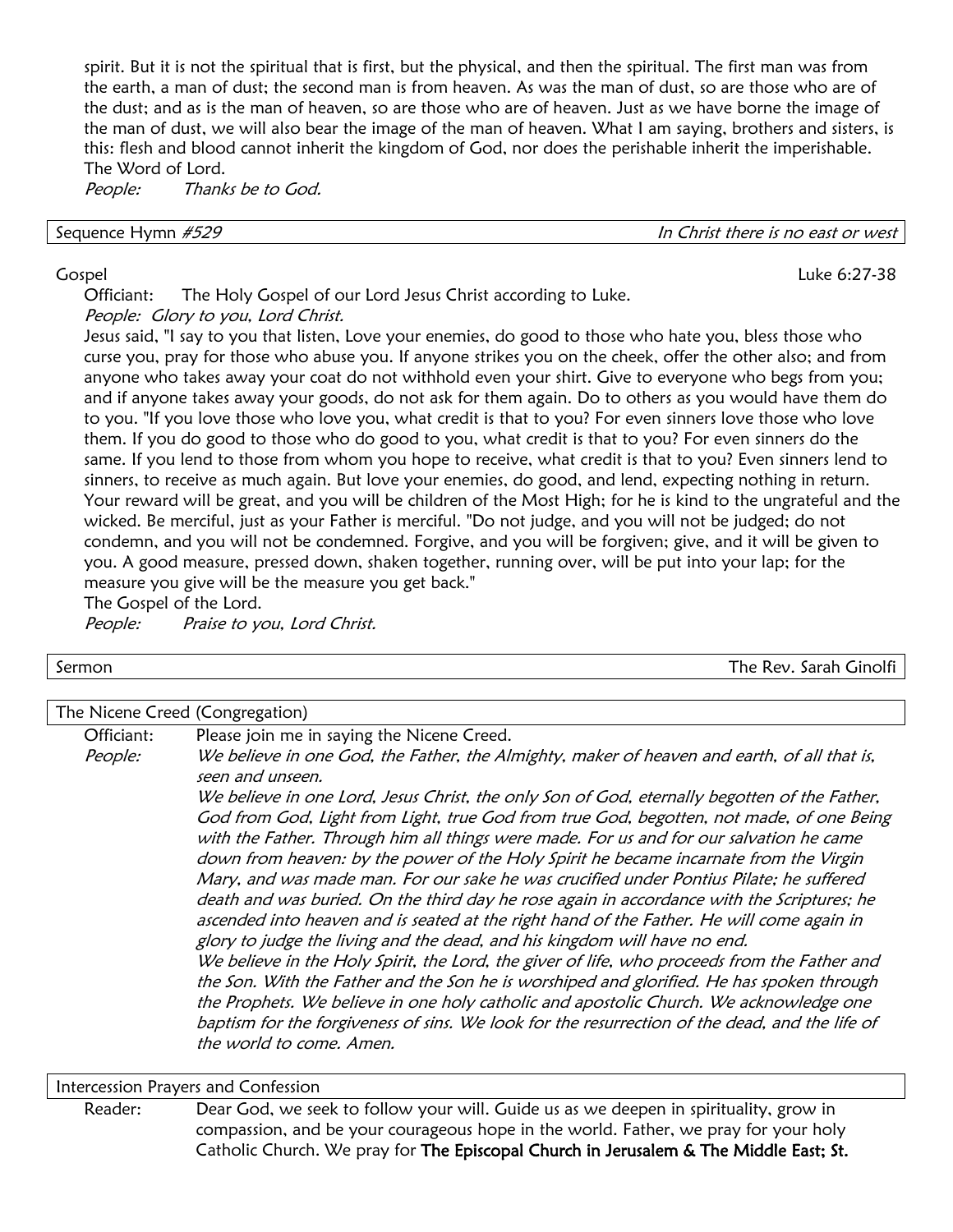| People:                       | Thomas & Grace Church, Brandon; the Rev. Rachel Field and the Core Team.<br>That we all may be one.                                                                                                                                                                                                                                                                                                                                                                                     |
|-------------------------------|-----------------------------------------------------------------------------------------------------------------------------------------------------------------------------------------------------------------------------------------------------------------------------------------------------------------------------------------------------------------------------------------------------------------------------------------------------------------------------------------|
| Reader:<br>People:            | Grant that every member of the Church may truly and humbly serve you;<br>That your Name may be glorified by all people.                                                                                                                                                                                                                                                                                                                                                                 |
| Reader:<br>People:            | We pray for all bishops, priests, and deacons. We pray especially for Justin, Archbishop of<br>Canterbury; Michael, our Presiding Bishop; Shannon, our Bishop; and Sarah, our priest.<br>That they may be faithful ministers of your Word and Sacraments.                                                                                                                                                                                                                               |
| Reader:<br>People:            | We pray for all who govern and hold authority in the nations of the world;<br>That there may be justice and peace on the earth.                                                                                                                                                                                                                                                                                                                                                         |
| Reader:<br>People:<br>Reader: | Give us grace to do your will in all that we undertake;<br>That our works may find favor in your sight.<br>We pray for all victims of violence; for those persecuted for race or gender; for all suffering<br>financial hardship. We remember those commended to us, especially Patricia, Gary and<br>Elaine, Dennis, Rodney, John, Meg, Mike, Emily, Eric, Mona, Harriet, Mary Ann. Have<br>compassion on those who suffer from any grief or trouble;                                  |
| People:                       | That they may be delivered from their distress.                                                                                                                                                                                                                                                                                                                                                                                                                                         |
| Reader:<br>People:            | Give to the departed eternal rest.<br>Let light perpetual shine upon them.                                                                                                                                                                                                                                                                                                                                                                                                              |
| Reader:<br>People:            | We praise you for your saints who have entered into joy;<br>May we also come to share in your heavenly kingdom.                                                                                                                                                                                                                                                                                                                                                                         |
| Reader:                       | Praise God for those in every generation in whom Christ has been honored. We pray for<br>parishioners celebrating birthdays and anniversaries, especially John Scruton, Gil Nell, Jon<br>Scott, Maria Cruise, Alyson Blodgett. Pray that we may have grace to glorify Christ in our<br>own day.<br>Silence.                                                                                                                                                                             |
| Celebrant:                    | Look with pity, O heavenly Father, upon the people in this land who live with injustice,<br>terror, disease, and death as their constant companions. Have mercy upon us. Help us to<br>eliminate our cruelty to these our neighbors. Strengthen those who spend their lives<br>establishing equal protection of the law and equal opportunities for all. And grant that every<br>one of us may enjoy a fair portion of the riches of this land; through Jesus Christ our Lord.<br>Amen. |

| The Confession and Absolution |  |
|-------------------------------|--|
|                               |  |

Celebrant: Let us confess our sins against God and our neighbor.

All: Most merciful God, we confess that we have sinned against you in thought, word, and deed, by what we have done, and by what we have left undone. We have not loved you with our whole heart; we have not loved our neighbors as ourselves. We are truly sorry and we humbly repent. For the sake of your Son Jesus Christ, have mercy on us and forgive us; that we may delight in your will, and walk in your ways, to the glory of your Name. Amen. Celebrant: Almighty God have mercy on you, forgive you all your sins through our Lord Jesus Christ,

strengthen you in all goodness, and by the power of the Holy Spirit keep you in eternal life. Amen.

#### The Peace

Celebrant: The peace of the Lord be always with you. People: And also with you.

Thank you for remaining in your place for the passing of the peace. In these times, you may exchange the peace through eye contact with a wave, a bow, a smile, or whatever motion you grow to embrace in this adapted practice.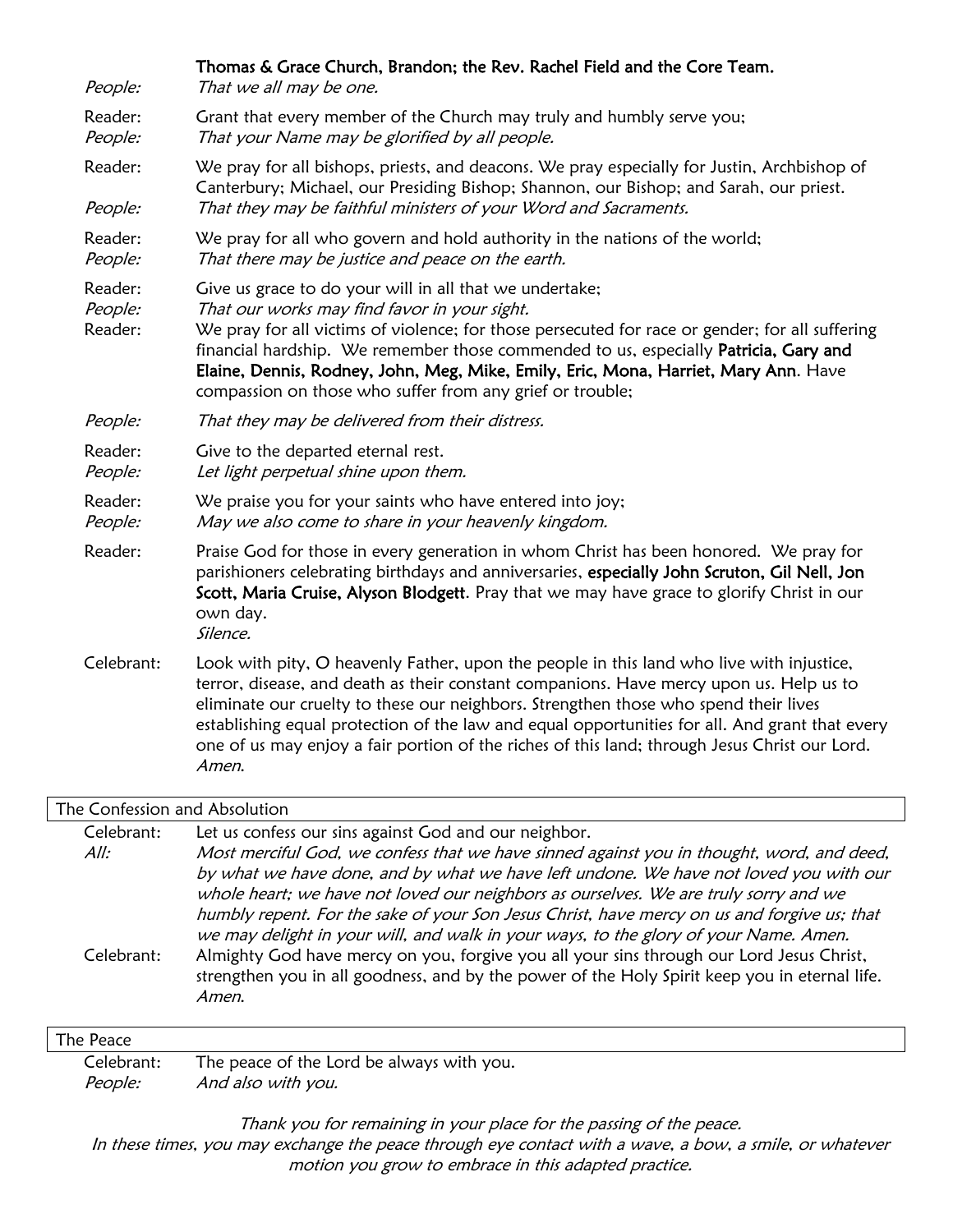#### Announcements

All may come up the center aisle to receive Communion. Alert an usher if you wish to receive communion in your seat. The priest will distribute the bread and the wine in "kits" that we will consume together once all are served. Those wishing to receive a blessing instead of Communion are invited to cross their arms as a signal to the priest. Also, for various reasons, some opt to receive communion in "one kind" i.e. only the bread or only the wine. Communion in "one kind" still constitutes the full receipt of Communion. Let those serving Communion know if this is your preference upon arrival to the railing.

Thank you for your financial commitment to the life of Trinity Church. Your gift helps our church family spread God's love and joy in the world! Offering plates are located at the top of the center aisle on the way to the altar as well as near the center exit doors.

Offertory Hymn #533 **How wondrous and great thy works, God of praise!** 

### The Holy Communion

The Great Thanksgiving Services of the State of the State of the State of the State of the State of the State o Celebrant: The Lord be with you. People: And also with you. Celebrant: Lift up your hearts. People: We lift them to the Lord. Celebrant: Let us give thanks to the Lord our God. People: It is right to give him thanks and praise. Celebrant: It is right, and a good and joyful thing, always and everywhere to give thanks to you, Father Almighty, Creator of heaven and earth, because in the mystery of the Word made flesh, you have caused a new light to shine in our hearts, to give the knowledge of your glory in the face of your son Jesus Christ our Lord. Therefore we praise you, joining our voices with Angels and Archangels and with all the company of heaven, who for ever sing this hymn to proclaim the glory of your Name:

| Sanctus |                                                  | S 124 |
|---------|--------------------------------------------------|-------|
| All:    | Holy, Holy, Holy Lord, God of power and might,   |       |
|         | heaven and earth are full of your glory.         |       |
|         | Hosanna in the highest.                          |       |
|         | Blessed is he who comes in the name of the Lord. |       |
|         | Hosanna in the highest.                          |       |

#### Eucharistic Prayer A (People stand or kneel as able.)

Celebrant: Holy and gracious Father: In your infinite love you made us for yourself, and, when we had fallen into sin and become subject to evil and death, you, in your mercy, sent Jesus Christ, your only and eternal Son, to share our human nature, to live and die as one of us, to reconcile us to you, the God and Father of all. He stretched out his arms upon the cross, and offered himself, in obedience to your will, a perfect sacrifice for the whole world. On the night he was handed over to suffering and death, our Lord Jesus Christ took bread; and when he had given thanks to you, he broke it, and gave it to his disciples, and said, "Take, eat: This is my Body, which is given for you. Do this for the remembrance of me." After supper he took the cup of wine; and when he had given thanks, he gave it to them, and said, "Drink this, all of you: This is my Blood of the new Covenant, which is shed for you and for all for the forgiveness of sins. Whenever you drink it, do this for the remembrance of me." Therefore we proclaim the mystery of faith: